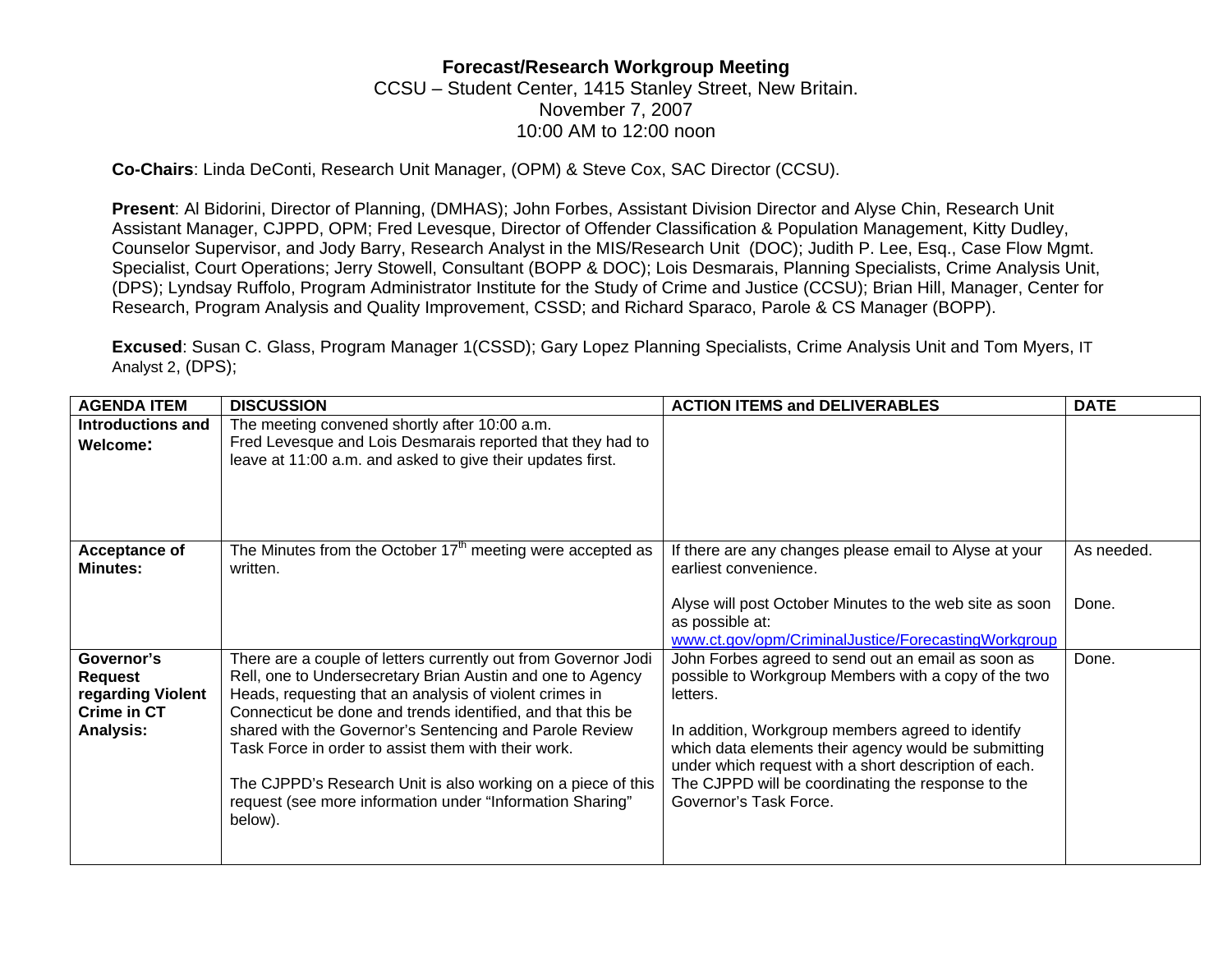| <b>AGENDA ITEM</b>    | <b>DISCUSSION</b>                                                                                                                                                                                                                                                                                                                                                                                                                                                                                                                                                                                                                                                                                                                                                                                                                                                                                                                                                                                                                                                                                                                                                                  | <b>ACTION ITEMS and DELIVERABLES</b>                                                                                                                                                                                                                                                                                                                                                                                        | <b>DATE</b> |
|-----------------------|------------------------------------------------------------------------------------------------------------------------------------------------------------------------------------------------------------------------------------------------------------------------------------------------------------------------------------------------------------------------------------------------------------------------------------------------------------------------------------------------------------------------------------------------------------------------------------------------------------------------------------------------------------------------------------------------------------------------------------------------------------------------------------------------------------------------------------------------------------------------------------------------------------------------------------------------------------------------------------------------------------------------------------------------------------------------------------------------------------------------------------------------------------------------------------|-----------------------------------------------------------------------------------------------------------------------------------------------------------------------------------------------------------------------------------------------------------------------------------------------------------------------------------------------------------------------------------------------------------------------------|-------------|
| <b>Agency Updates</b> | DOC: Fred Levesque reported that the DOC experienced their<br>all time incarcerated male population high on October 26, 2007<br>at 19,837. DOC continues to see a reduction in the number of<br>offenders being release on discretionary parole and the<br>transitional supervision release numbers remain flat. Technical<br>violation numbers remain constant. The number of Special<br>Parole violators may become an issue as no new release dates<br>are being set for that population. Pre-trial males have leveled<br>off, CSSD Jail Re-interview counselors helping to keep that<br>population down. There was a slight reduction of approximately<br>100 offenders in the overall population from the 10/26 high, but<br>this has had minimal impact on the agencies overflow areas.                                                                                                                                                                                                                                                                                                                                                                                      | Electronic copy of agency update received.<br>Thanks.                                                                                                                                                                                                                                                                                                                                                                       | Monthly.    |
|                       | <b>BOPP:</b> Rich Sparaco reported that they are still in the process<br>of reviewing all files in Voted to Parole status and then re-<br>approving for release only if all the required documentations are<br>present. For example, they may have originally had the police<br>report when the case was presented to the Board, but have now<br>found that a PSI was completed, and have not only requested it,<br>but have received it. Also, about 2844 transcripts and 1776 PSI<br>have been ordered for past and current cases. Releases have<br>backed up significantly because of the hold for information -<br>specifically transcripts. Additionally, they are still not authorizing<br>the release of any cases that are designated 85% nor are they<br>scheduling any hearings for these offenders until the Governor's<br>task force advice. Anyone being returned from supervision is<br>being held indefinitely as well. They are awaiting coordination of<br>efforts between judicial for access to their systems, but are still<br>debating the specifics about what information can be viewed<br>(specifically CSSD & juvenile records as well as other reports). | Electronic copy of agency update received.<br>Thanks.                                                                                                                                                                                                                                                                                                                                                                       | Monthly.    |
|                       | DPS: Lois Desmarais explained the difference between the<br>UCR and NIBRS crime reporting methods.<br>DPS continues to work with the vendor with excessive errors.<br>He finally responded to a second letter, but he did not indicate<br>when the errors would be corrected, as had been requested.<br>Therefore, DPS will send letters to the chiefs of police in this<br>vendor's towns, notifying the chiefs of their error rate and that<br>the hope is to release the 2005 annual report soon.<br>DPS has begun planning for a data sharing initiative with 5<br>towns on the shoreline. The focus is on assisting law<br>enforcement with investigations.<br><b>CCSU:</b> Steve Cox will incorporate his updates into Agenda                                                                                                                                                                                                                                                                                                                                                                                                                                                | Lois agreed to provide lists of the entities that report<br>using UCR and NIBRS methods. She also agreed<br>to provide the statute that requires law enforcement<br>agencies to report their crime statistics to DPS, and<br>lists of the towns missing from the 2005 and 2006<br>Crime in the US publications.<br>Electronic copy of agency update received.<br>Thanks.<br>Steve and Lyndsay are preparing a comprehensive | Done.       |
|                       | items numbered 5, 6, & 7 as they are discussed.                                                                                                                                                                                                                                                                                                                                                                                                                                                                                                                                                                                                                                                                                                                                                                                                                                                                                                                                                                                                                                                                                                                                    | list of all their projects statewide, for distribution.                                                                                                                                                                                                                                                                                                                                                                     |             |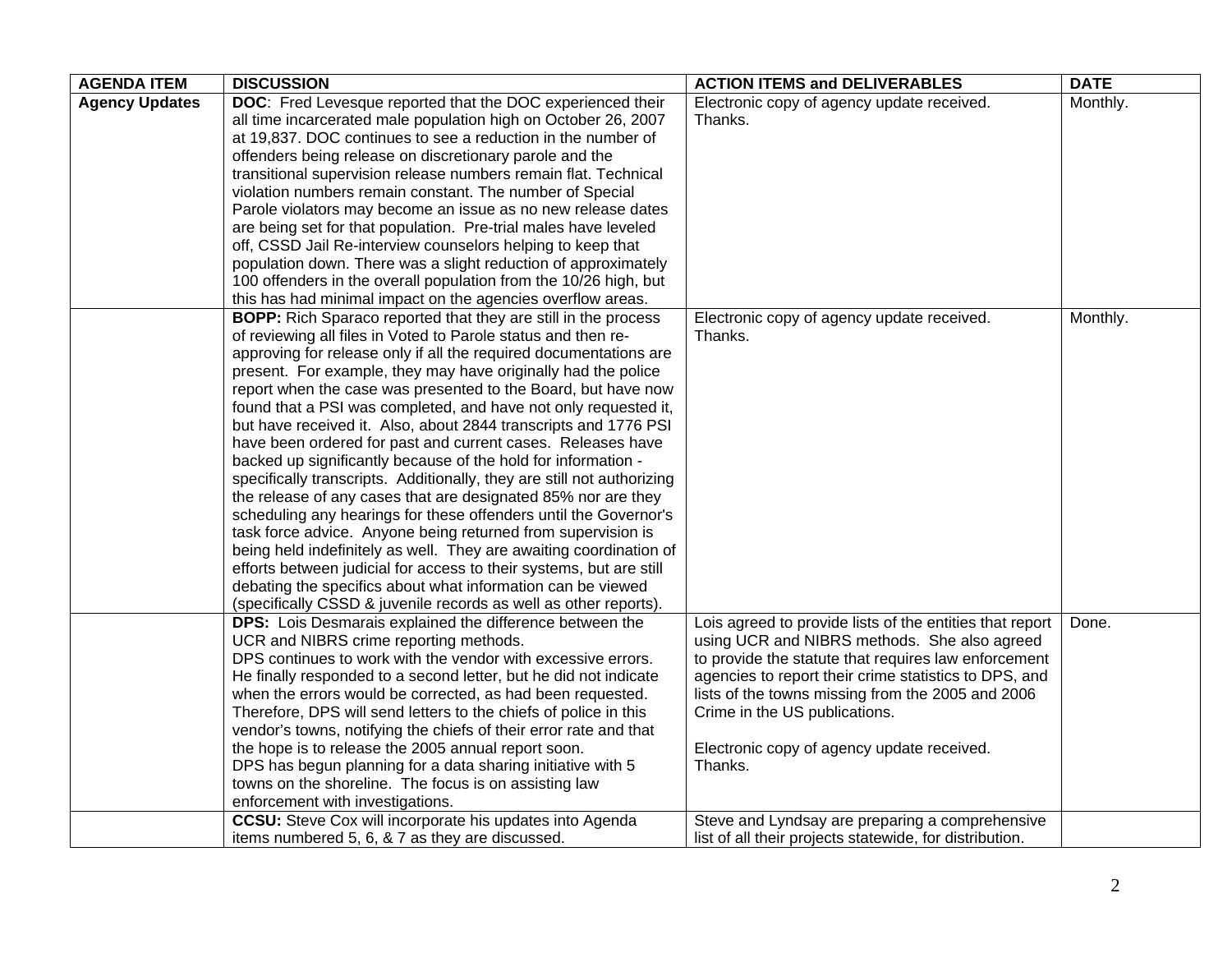| <b>AGENDA ITEM</b>    | <b>DISCUSSION</b>                                                                                                        | <b>ACTION ITEMS and DELIVERABLES</b>       | <b>DATE</b>   |
|-----------------------|--------------------------------------------------------------------------------------------------------------------------|--------------------------------------------|---------------|
| <b>Agency Updates</b> | CSSD: Brian Hill reported that in the next month or so, CSSD will                                                        | Electronic copy of agency update received. | Each meeting. |
| (continued):          | begin distribution of case outcome, gain-score, and recidivism                                                           | Thanks.                                    |               |
|                       | reports by probation office. These reports will provide feedback on                                                      |                                            |               |
|                       | client outcomes to the field and performance outcome trends to                                                           |                                            |               |
|                       | management and executive staff. CSSD is very grateful for the                                                            |                                            |               |
|                       | continued efforts of Tom Myers at DPS for his contributions of data                                                      |                                            |               |
|                       | to our recidivism analysis. Development of a parallel report for                                                         |                                            |               |
|                       | Juvenile Probation is underway.                                                                                          |                                            |               |
|                       | At CSSD the Center for Research, Program Analysis and Quality                                                            |                                            |               |
|                       | Improvement continues to provide data collection and analysis to                                                         |                                            |               |
|                       | the various committees and task forces, including the Governors                                                          |                                            |               |
|                       | Task Force on Parole and Sentencing Reform, the Sentencing                                                               |                                            |               |
|                       | Task Force, and the Prison and Jail Overcrowding Subcommittee                                                            |                                            |               |
|                       | of the CJPAC.                                                                                                            |                                            |               |
|                       | Also, around September 24 <sup>th</sup> CSSD started a project to review                                                 |                                            |               |
|                       | 4,000 cases in an effort to reclassify risk levels among                                                                 |                                            |               |
|                       | probationers. Results (and reclassifications) will be available in                                                       |                                            |               |
|                       | December 2007.                                                                                                           |                                            |               |
|                       | <b>DMHAS:</b> DMHAS continues to work with other state agencies and                                                      | Electronic copy of agency update received. | Monthly.      |
|                       | providers to develop draft recommendations for the Alcohol and                                                           | Thanks.                                    |               |
|                       | Drug Policy Council's Information Coordination Committee. A                                                              |                                            |               |
|                       | primary focus of the Committee's work is to enhance data sharing                                                         |                                            |               |
|                       | amongst criminal justice (DOC, JB-CSSD, Parole) and behavioral                                                           |                                            |               |
|                       | health agencies (DCF, DMHAS, UCONN Health Center). The                                                                   |                                            |               |
|                       | Committee looked at barriers including confidentiality concerns                                                          |                                            |               |
|                       | (e.g., no standard release of information form), limitations in timely                                                   |                                            |               |
|                       | access to information and lack of staff expertise for data analysis.                                                     |                                            |               |
|                       | The committee is recommending a step-wise process, first                                                                 |                                            |               |
|                       | automating current practices that are fax/paper driven for more                                                          |                                            |               |
|                       | speedy access to information, then moving to a more integrated                                                           |                                            |               |
|                       | data model. The first phase would focus on offenders released to                                                         |                                            |               |
|                       | the community (DOC Halfway House, Transitional                                                                           |                                            |               |
|                       | Supervision; Parole, Probation, etc.). The second phase would                                                            |                                            |               |
|                       | build support for data sharing within the incarcerated population.                                                       |                                            |               |
|                       | The recommendations are seen as a cornerstone to advancing                                                               |                                            |               |
|                       | and expanding the current jail diversion and offender re-entry                                                           |                                            |               |
|                       | programs. A third recommendation was raised that promotes more                                                           |                                            |               |
|                       | coordination across agencies, committee, and other advisory                                                              |                                            |               |
|                       | groups so that there is better connection between initiatives. The                                                       |                                            |               |
|                       | idea would be to have some type of clearinghouse that would<br>inventory these processes and publish updated information |                                            |               |
|                       |                                                                                                                          |                                            |               |
|                       | (minutes, reports, etc.).                                                                                                |                                            |               |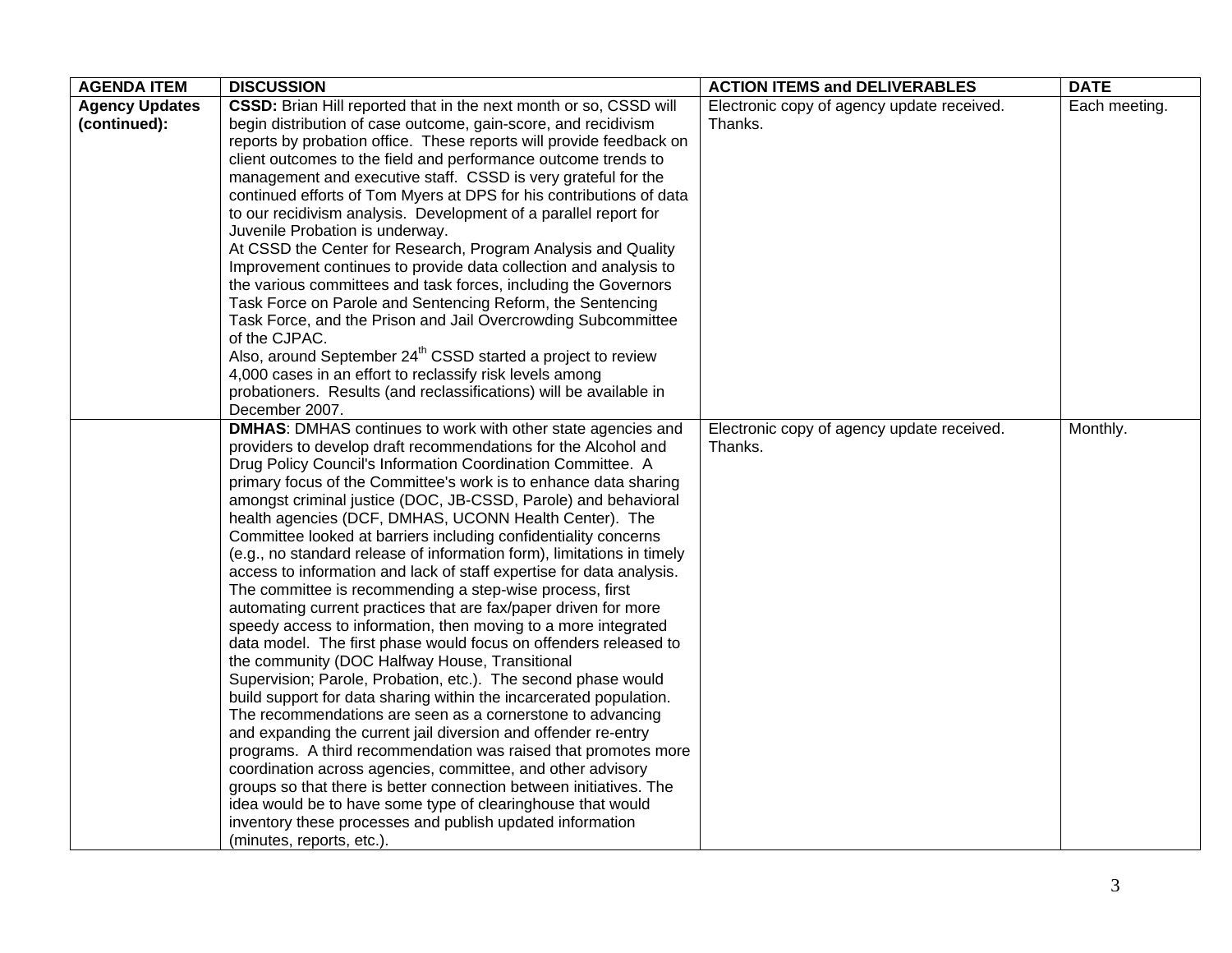| <b>AGENDA ITEM</b>                                                                      | <b>DISCUSSION</b>                                                                                                                                                                                                                                                                                                                                                                                                                                                                                                                                                                                                                                                                                                                                                                                                         | <b>ACTION ITEMS and DELIVERABLES</b>                                                                                                                                                                                                                               | <b>DATE</b>                                                                                       |
|-----------------------------------------------------------------------------------------|---------------------------------------------------------------------------------------------------------------------------------------------------------------------------------------------------------------------------------------------------------------------------------------------------------------------------------------------------------------------------------------------------------------------------------------------------------------------------------------------------------------------------------------------------------------------------------------------------------------------------------------------------------------------------------------------------------------------------------------------------------------------------------------------------------------------------|--------------------------------------------------------------------------------------------------------------------------------------------------------------------------------------------------------------------------------------------------------------------|---------------------------------------------------------------------------------------------------|
| <b>Agency Updates</b><br>(continued):                                                   | <b>Court Operations: Court Operations continues with their Quality</b><br>Assurance initiative with training on changes to the criminal motor<br>vehicle system (CRMVS). These changes will ensure greater<br>accuracy regarding case information that is available on the<br>Judicial Branch website. Disclosable conviction information is still<br>targeted to be available on the website by February 2008.                                                                                                                                                                                                                                                                                                                                                                                                           | Electronic copy of agency update received.<br>Thanks.                                                                                                                                                                                                              | Each meeting.                                                                                     |
| <b>OPM Monthly</b><br>Correctional<br><b>Population</b><br><b>Indicators</b><br>Report: | The November Monthly Correctional Population Indicators Report<br>is still in first draft as some data has not yet been submitted.<br>Please send in your monthly data as soon as possible, but no later<br>than close of business on November 13th.                                                                                                                                                                                                                                                                                                                                                                                                                                                                                                                                                                      | The November Monthly Correctional Population<br>Indicators Report will be available at:<br>www.ct.gov/opm/criminaljustice/research by the<br>end of business on November 15 <sup>th</sup> .                                                                        | Done.                                                                                             |
| 2008 Annual<br><b>Recidivism</b><br>Study:                                              | Steve Cox reported that weekly meetings with Linda, Alyse and<br>Lyndsay to work on the 2008 Recidivism Study are held each<br>Thursday at CCSU from 12:15 - 2 p.m. The 4 data files from DOC<br>has been received, thanks Jody, and the file is being prepared to<br>go to CSSD for matching with criminal history files. We should<br>have all the preliminary analyses and results/tables done by the<br>December meeting. We plan to have the narrative section<br>completed by late December but no later than by early January<br>2008.                                                                                                                                                                                                                                                                             | Steve will present updates on 2008 Recidivism<br>Study each meeting.<br>The 2008 Annual Recidivism Study Report is due<br>to the Governor and Legislature on February 15,<br>2008.                                                                                 | 2008 Recidivism<br>Study work group<br>meets every<br>Thursday from<br>$12:15 - 2$ pm at<br>CCSU. |
| 2008 Annual<br><b>Prison Population</b><br>Projection<br>Report:                        | Steve Cox reported that plans are to do the same basic design as<br>last year, and run the Colorado Model as well.                                                                                                                                                                                                                                                                                                                                                                                                                                                                                                                                                                                                                                                                                                        | Steve to develop a work plan for the projection<br>study similar to the one for the Recidivism Study,<br>and distribute to the group for feedback at the<br>next meeting.<br>Steve will work with Jody to get any needed DOC<br>data files by the end of November. | Update at the<br>December<br>meeting.                                                             |
| <b>CT Felony Murder</b><br><b>Presentation:</b>                                         | Steve Cox gave a brief summary of his presentation on Convicted<br>Felony Murders in Connecticut in 2004 that was made to the<br>Sentencing Structure Subcommittee of the Sentencing Task Force<br>on October 23 <sup>rd</sup> . There was only one felony murder in 2004, and<br>most murders were domestic related. One surprise was that some<br>murder charges get nolle and then pleaded down to assault. And it<br>is difficult to tell exactly how many victims there were from the<br>court records.<br>Representative Dyson asked "What do we do to get better<br>information?" Steve recommended that one place to start would<br>be to get OLR, OFA, Program Review and Forecast/Research<br>Workgroup together and figure out the right questions, then get the<br>best information available to answer them. | Steve or Lyndsay will email copy of CT Felony<br>Murder Presentation to Linda/Alyse for posting to<br>the OPM web site.                                                                                                                                            | As soon as<br>possible.                                                                           |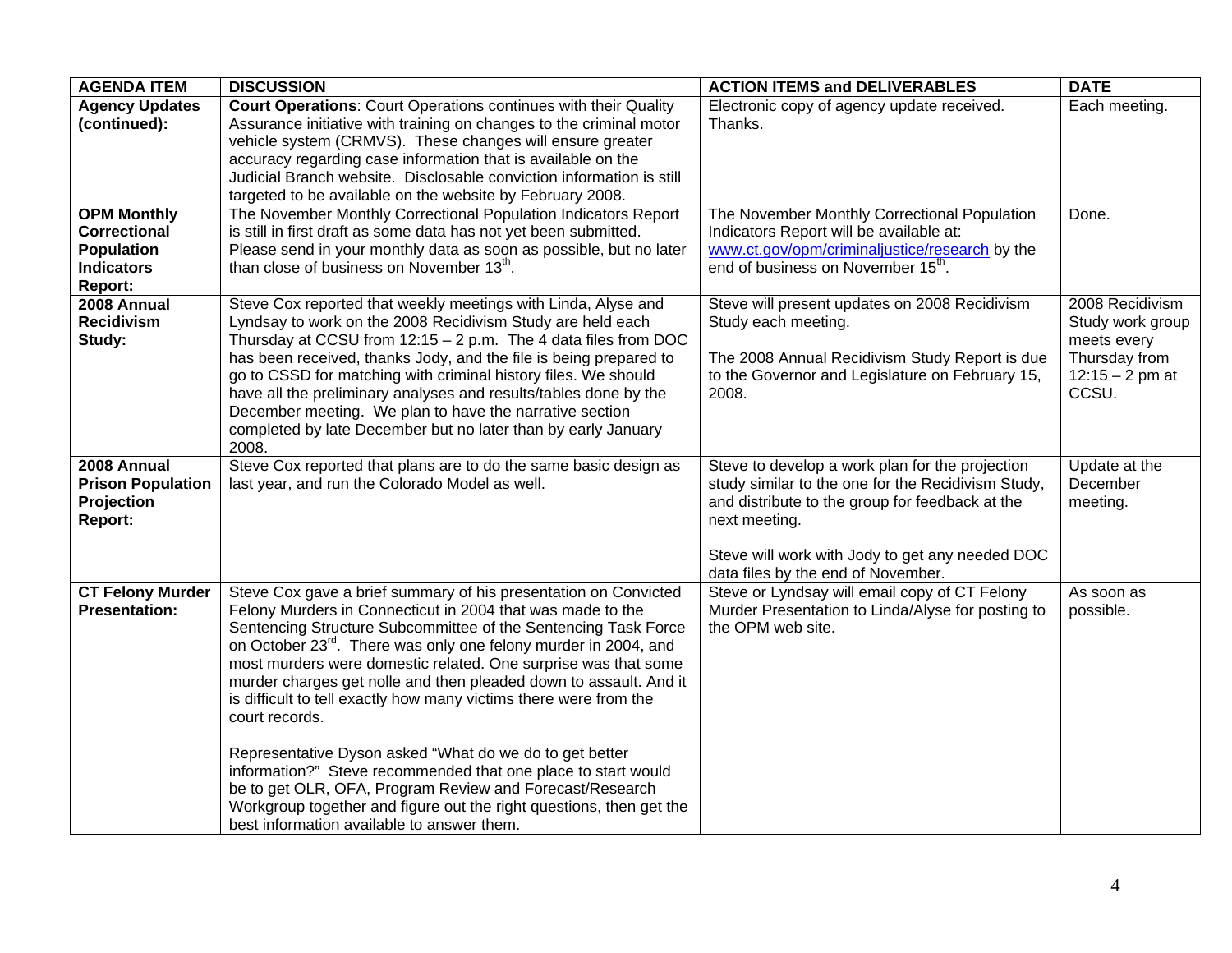| <b>AGENDA ITEM</b>       | <b>DISCUSSION</b>                                                                                                                                                                                                                                                                            | <b>ACTION ITEMS and DELIVERABLES</b>                                                                          | <b>DATE</b> |
|--------------------------|----------------------------------------------------------------------------------------------------------------------------------------------------------------------------------------------------------------------------------------------------------------------------------------------|---------------------------------------------------------------------------------------------------------------|-------------|
| <b>Annual Offender</b>   | John Forbes reported that as previously discussed, OPM is                                                                                                                                                                                                                                    | 2008 Offender Re-entry Plan is due to the Governor                                                            | On-going.   |
| <b>Re-Entry Strategy</b> | mandated to provide an annual Offender Re-entry Plan to the                                                                                                                                                                                                                                  | and Legislature on February 15, 2008.                                                                         |             |
| Plan:                    | legislature. Exactly what is required in the current climate is                                                                                                                                                                                                                              |                                                                                                               |             |
|                          | uncertain. In general, there is an assumption that there isn't a                                                                                                                                                                                                                             |                                                                                                               |             |
|                          | re-entry strategy, but individual agencies in the criminal justice                                                                                                                                                                                                                           |                                                                                                               |             |
|                          | system work hard to assist in offender diversion and re-entry,                                                                                                                                                                                                                               |                                                                                                               |             |
|                          | so we need to focus on relationship between outcomes and                                                                                                                                                                                                                                     |                                                                                                               |             |
|                          | costs.                                                                                                                                                                                                                                                                                       |                                                                                                               |             |
| <b>Information</b>       | 1. Governor's Request - Analysis on Crimes in US/CT                                                                                                                                                                                                                                          | Please review the draft report and email any feedback                                                         | As soon as  |
| Sharing:                 | Linda DeConti reported that the CJPPD Research Unit is                                                                                                                                                                                                                                       | to Linda.                                                                                                     | possible.   |
|                          | currently working on a "Crimes in the United                                                                                                                                                                                                                                                 |                                                                                                               |             |
|                          | States/Connecticut 2005" study also at the Governor's                                                                                                                                                                                                                                        |                                                                                                               |             |
|                          | request. She also distributed a rough draft of the report for                                                                                                                                                                                                                                |                                                                                                               |             |
|                          | this study, and asked for feedback from the Workgroup.                                                                                                                                                                                                                                       |                                                                                                               |             |
|                          |                                                                                                                                                                                                                                                                                              |                                                                                                               |             |
|                          | There was a brief discussion on the definitions of "violent"                                                                                                                                                                                                                                 |                                                                                                               |             |
|                          | crimes" used by DOC, CSSD and BOPP, and the lack of one                                                                                                                                                                                                                                      |                                                                                                               |             |
|                          | definition for violent crimes for Connecticut.                                                                                                                                                                                                                                               |                                                                                                               |             |
|                          | 2. Parole Monthly Report - Jerry produces a monthly report<br>on such data as parole eligibility, paroles granted/denied,<br>parole supervision caseload, and parole violations. It was<br>suggested that Jerry share this report with the Workgroup                                         | Jerry will share the most recent Parole Monthly<br>Report with the Forecast/Research Workgroup each<br>month. | Monthly.    |
|                          | each month.                                                                                                                                                                                                                                                                                  |                                                                                                               |             |
|                          | 3. Upcoming Judiciary Committee Public Hearing on<br>proposals relating to Home Invasion, Persistent Offenders,<br>Reforms of the Parole and Probation System, and<br>Improvements in the Criminal Justice Communication System<br>will be held on Tuesday, November 27, 2007 at 1:00 in the | Attend if possible.                                                                                           |             |
|                          | Legislative Office Building.                                                                                                                                                                                                                                                                 |                                                                                                               |             |
|                          | John Forbes gave a brief overview of these 14 proposals.<br>Kitty Dudley reported that DOC has been reviewing some of<br>these proposals and working to provide reports/statements on<br>the possible impact of these proposals on the inmate<br>population.                                 | Copies of these proposals can be found at:<br>http://www.cga.ct.gov/jud/                                      |             |
|                          |                                                                                                                                                                                                                                                                                              |                                                                                                               |             |